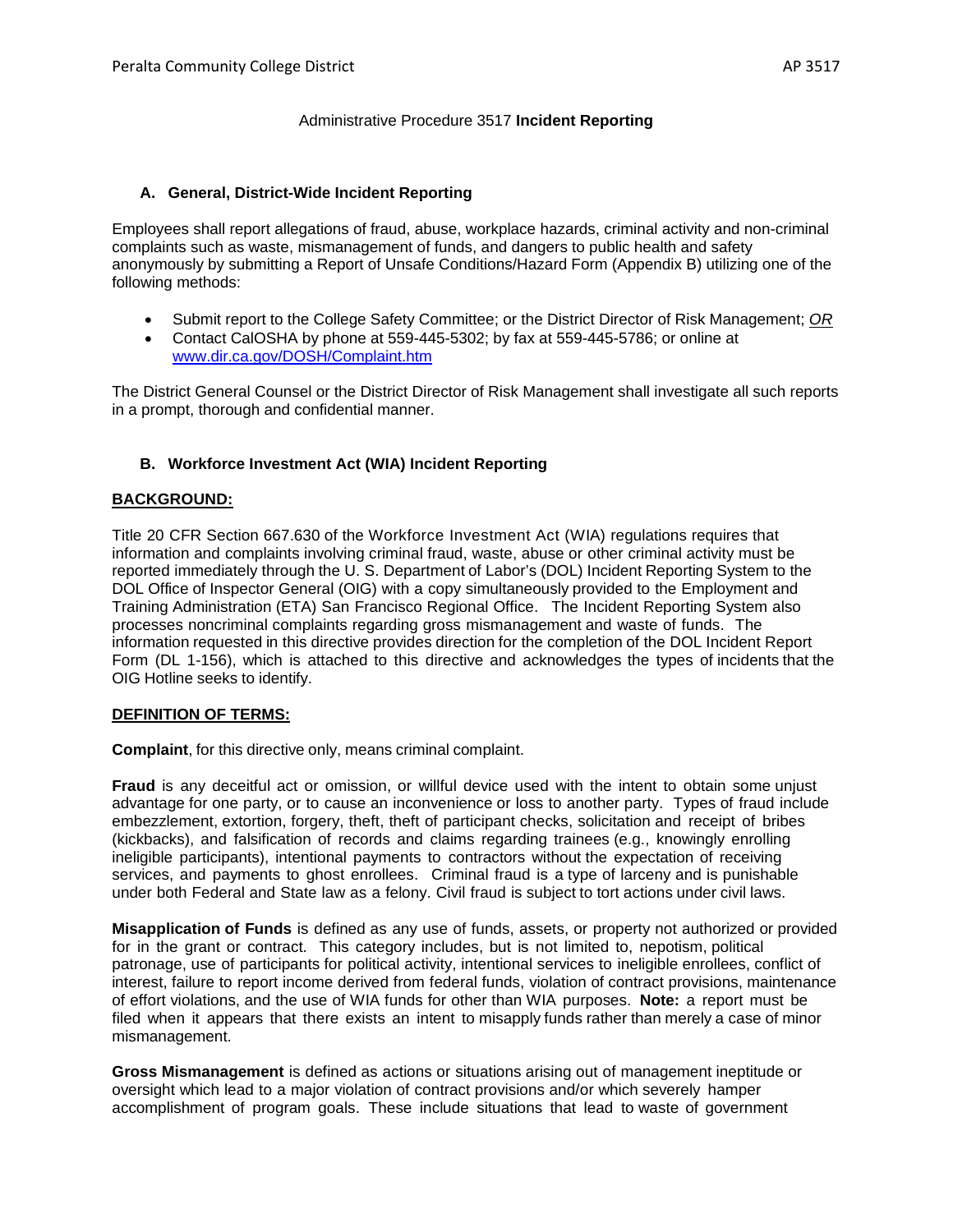resources and put into serious jeopardy future support for a particular project. This category includes, but is not limited to, unauditable records, unsupported costs, highly inaccurate fiscal and/or program reports, payroll discrepancies, payroll deductions not paid to the Internal Revenue Service and the lack of internal control procedures.

**Employee/Participant Misconduct** should be considered as actions occurring during or outside work hours that reflect negatively on the Department of Labor, the State and the WIA program or its purpose and may include, but are not limited to, conflict of interest or the appearance of conflict of interest involving outside employment, business and professional activities, and the receipt or giving of gifts, fees, entertainment, and favors; misuse of federal property; misuse of official information; and other activities that might adversely affect the confidence of the public regarding the integrity of government.

**Standard of Conduct Violations** are violations of terms and conditions stipulated in the subgrant agreement. The relevant stipulations in the subgrant agreement are General Assurances, Employment of Former District Employees, Conducting Business Involving Relatives, Conducting Business Involving Close Personal Friends and Associates, Avoidance of Conflict of Economic Interest, and Maintenance of Effort.

**Subrecipient**, for this directive, means a recipient that does not receive WIA funds directly from the State.

#### **PROCEDURES:**

All service providers shall promptly report to the Office of Economic and Workforce Development (OEWD) or the Employment Development Department (EDD) all allegations of potential fraud, abuse, and other criminal activity.

By developing these procedures, Peralta Community College District (PCCD) is establishing an appropriate internal Incident Reporting procedure to prevent and detect fraud, abuse, and criminal activity. These procedures include a reporting process to ensure that OIG, the OEWD, and the EDD are notified immediately of any allegations of WIA-related fraud, abuse, or criminal activity.

The attached Incident Report (Appendix A) enables PCCD to establish, provide documentation materials, and implement the procedures to immediately notify the funding entity of any suspected or proven fraud, abuse, or other criminal activity involving WIA-funded activities. PCCD is responsible to be alert for instances of fraud, abuse, and criminal activity committed by staff, contractors, or program participants and to report all such instances to the funding entity immediately. Proof of this notification must be maintained in the funding entity's files.

The incident reporting process should not be used for personnel actions such as Equal Employment Opportunity complaints, employee grievances, or labor disputes.

#### **Reporting**

These reporting procedures shall ensure that all instances of fraud, abuse, or other criminal activity associated with WIA-funded activities are concurrently reported to the State of California Employment Development Department (EDD) through the OEWD.

Within one workday of detection or discovery of information alleging fraud, abuse, or other criminal activity involving WIA funds, a written incident report shall be prepared by the detecting entity. The report must be submitted on the attached form or similar document containing the requested information. Submit the report to OEWD at:

> Marc Majors WIA Program Manager Office of Economic and Workforce Development 30 Van Ness Avenue, Ste. 3900 San Francisco, CA 94102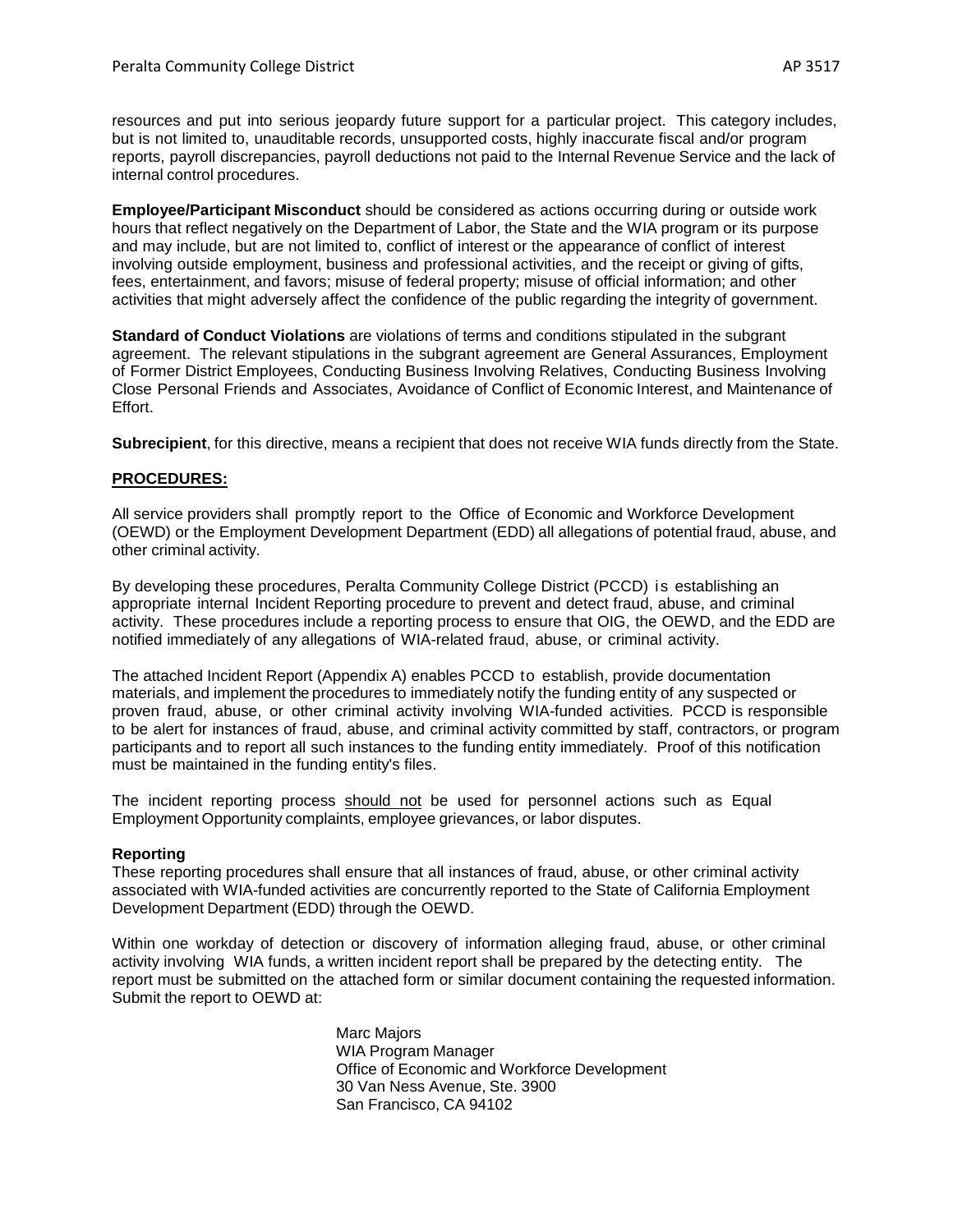Reports may also be made to the State EDD at:

Attention: Compliance Resolution Unit Compliance Review Division, MIC 22M Employment Development Department P.O. Box 826880 Sacramento, CA 94280-0001

Simultaneously, a report may be made to the OIG at their Web site: <http://www.oig.dol.gov/hotlinemain.htm>, by fax to (202) 693-5210, or by mail to:

> Office of Inspector General United States Department of Labor 200 Constitution Avenue, N.W., Room S-5506 Washington, D.C. 20210

Allegations considered to be of an emergency nature may be reported by telephone to Marc Majors at the OEWD at (415) 581-2314 and by calling the OIG/DOL Hot Line at 1-800-347-3756 and followed immediately thereafter by a written incident report.

The OIG telephone "Hotline" permits reporting of matters anonymously, if desired, to avoid fear of reprisal. Information filed via the Hotline should be as specific as possible to enable the OIG to identify and solve the problem. The Hotline should not be used for resolving employee grievances, EEO compliance, labor disputes or other personal concerns.

The entity detecting the presence or appearance of fraud, abuse, or other criminal activity must obtain sufficient information to provide a clear, concise report of each incident. Reports must include a statement of all facts as well as any known or estimated loss of WIA funds resulting from the incident. The submission of an incident report should not be delayed even if all facts are not readily available. Any facts subsequently developed by the entity are to be forwarded in a supplemental incident report.

PCCD will forward any incident report it receives directly to OEWD. Thereafter, OEWD will forward any incident reports it receives to EDD. Then EDD, in turn, will submit a report to ETA. Upon receipt, ETA will forward the incident report to the OIG. Subsequently, ETA will advise EDD of the action to be taken by the OIG. If OIG decides to investigate the incident, EDD will wait for OIG's results before commencing the state-level formal resolution. If OIG decides not to investigate the incident, EDD or OEWD will request, when appropriate, a special monitoring review or an investigation by the appropriate state agency.

The reporting procedures do not supersede the responsibility for service providers to safeguard WIA funds by taking prompt and appropriate corrective action when any evidence of a violation of WIA or its implementing regulations is found.

Whenever the entity reporting the allegation of an incident believes that immediate action to prevent further financial loss or other damage is necessary, or recovery of funds or property may be impeded if immediate action is not taken, the reporting entity has the responsibility to take any action it deems appropriate, including contacting the local law enforcement agency. Any immediate action taken or planned by PCCD will be reported to the OEWD and an incident report will be submitted.

Allegations of fraud, abuse, or other criminal activity in WIA-funded programs may originate from sources other than service providers. Such sources may include informants, independent auditors, or local law enforcement agencies.

In such a case, OEWD will, when appropriate, inform PCCD of the incident reported and advise the latter of the need to take certain action. During an investigation, based on a report of fraud or abuse,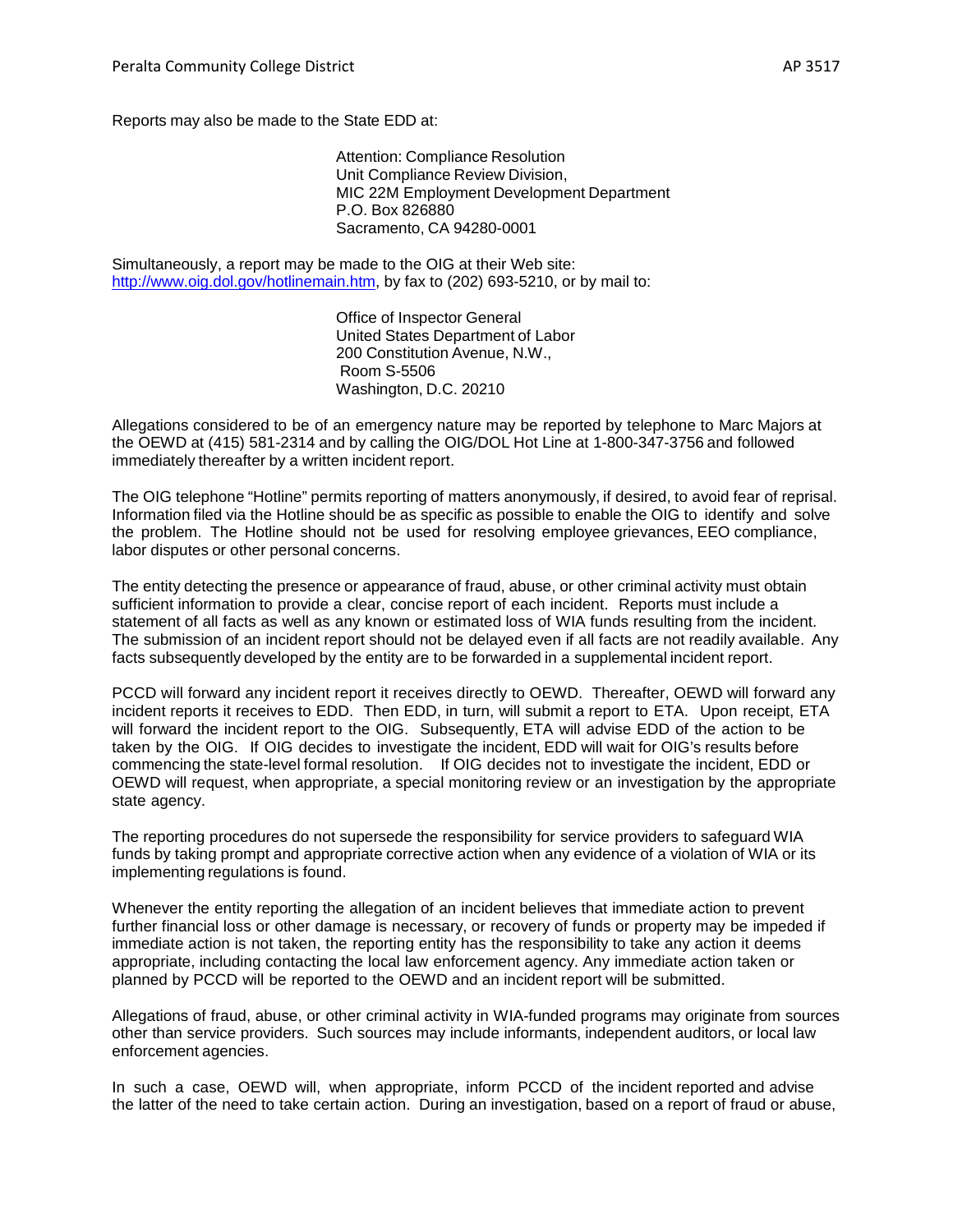OIG investigators or auditors may contact a service provider regarding an incident of which the service provider was not previously aware. Upon learning of the incident from federal sources, PCCD should contact OEWD to determine whether the latter is aware of the incident.

The reporting procedures do not supersede the responsibility for agencies to safeguard WIA funds by taking prompt and appropriate corrective action upon becoming aware of any evidence of a violation of WIA or its implementing regulations.

#### **Resolution of Incident Reports**

Incidents will be resolved through the issuance of an initial and final determination to the entity. Debt collection will be conducted in accordance with OEWD policies for recovery of misexpended WIA funds in Policy Directive No. 08-07.

PCCD will work in collaboration with the OEWD and EDD to facilitate incident resolution processes.

#### **ACTION:**

The OEWD and PCCD shall follow this policy. This policy will remain in effect from the date of issue until such time that a revision is required. The OIG Hotline telephone number for reporting suspected incidents will be prominently posted for staff members and for the general public, where applicable.

#### **INQUIRIES:**

Inquiries should be addressed to Gregory Valentine, District Risk Manager at (510) 466-7247 or gvalentine@peralta.edu

References:

 Title 20 Code of Federal Regulations (CFR) 667.505 and 667.630Workforce Investment Act (WIA) DO2-3 Incident Reporting

Approved by the Chancellor: May 24, 2012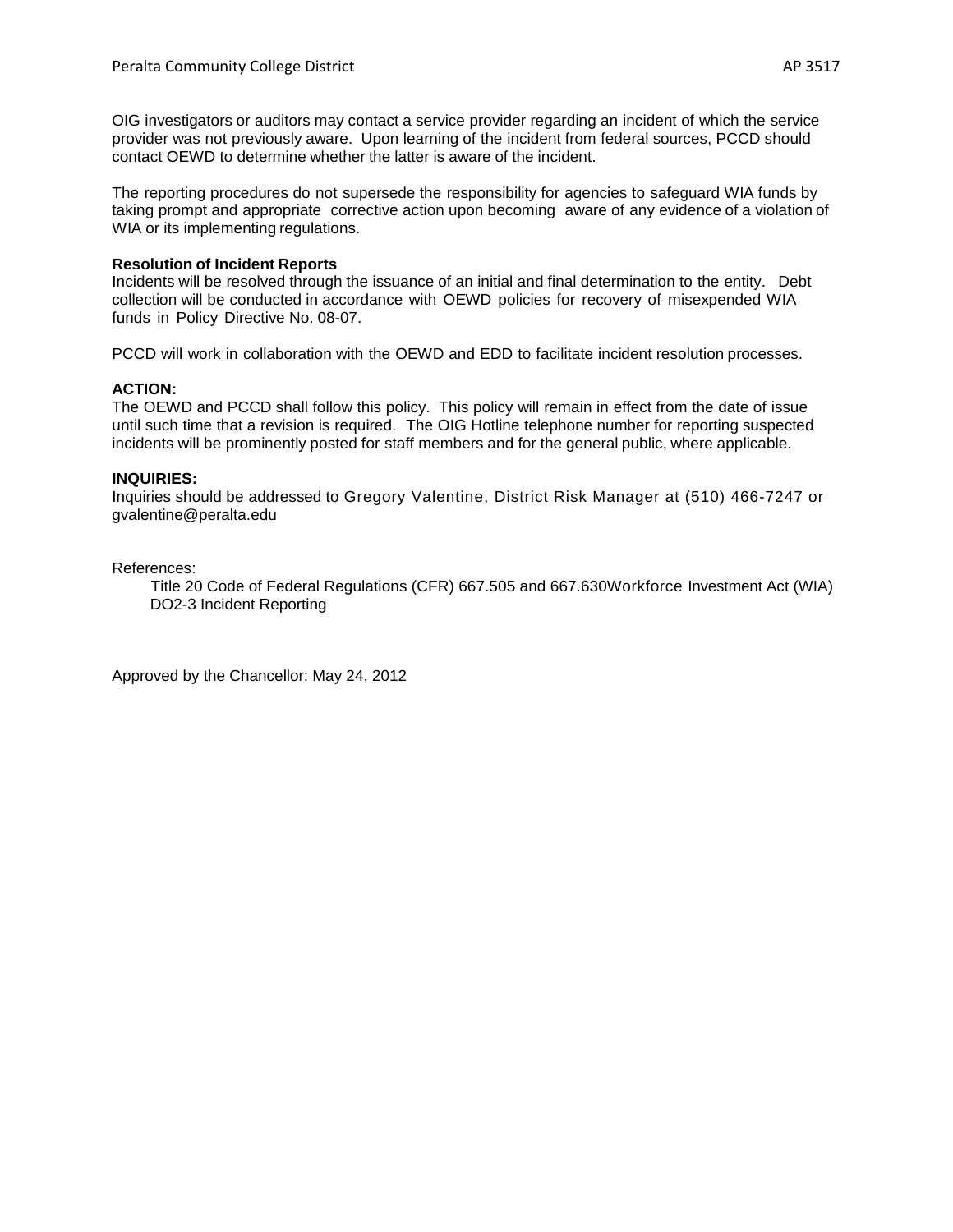### **APPENDIX A**

| <b>INCIDENT REPORT</b>                                                                      |                                 |  |
|---------------------------------------------------------------------------------------------|---------------------------------|--|
| (Include all facts known at the time and estimated or known loss of WIA funds)              |                                 |  |
| 1. Type of report (check one)                                                               | 2. Type of incident (check one) |  |
| Initial                                                                                     | Conduct violation               |  |
| Supplemental                                                                                | Criminal violation              |  |
| Final                                                                                       | Program violation               |  |
| Other (specify)                                                                             |                                 |  |
| 3. Allegation against (check one)                                                           |                                 |  |
| Contractor                                                                                  |                                 |  |
|                                                                                             |                                 |  |
| Program Participant                                                                         |                                 |  |
| Other (specify – give name and position of employee(s), list telephone number,              |                                 |  |
| Social Security Account number, if applicable, and other identifying data)                  |                                 |  |
|                                                                                             |                                 |  |
|                                                                                             |                                 |  |
|                                                                                             |                                 |  |
|                                                                                             |                                 |  |
| 4. Location of incident (give complete name(s) and address(es) of organization(s) involved) |                                 |  |
|                                                                                             |                                 |  |
|                                                                                             |                                 |  |
|                                                                                             |                                 |  |
|                                                                                             |                                 |  |
| 5. Date and time of incident/discovery                                                      |                                 |  |
|                                                                                             |                                 |  |
|                                                                                             |                                 |  |
| 6. Source of complaint (check one)                                                          |                                 |  |
| Audit<br>Public<br>Contractor<br>Program Participant                                        |                                 |  |
| Investigative Law Enforcement Agency (specify)                                              |                                 |  |
| Other (specify - give name and telephone number so additional information can               |                                 |  |
| be obtained)                                                                                |                                 |  |
| 7. Contact with law enforcement agencies (specify name(s), agency contacted and results)    |                                 |  |
|                                                                                             |                                 |  |
|                                                                                             |                                 |  |
|                                                                                             |                                 |  |
|                                                                                             |                                 |  |
| Persons who can provide additional information (include name, position or job title         |                                 |  |
| employment, local address and telephone number)                                             |                                 |  |
|                                                                                             |                                 |  |
|                                                                                             |                                 |  |
|                                                                                             |                                 |  |
|                                                                                             |                                 |  |
|                                                                                             |                                 |  |
| 9. Details of incident (describe the incident)                                              |                                 |  |
|                                                                                             |                                 |  |
|                                                                                             |                                 |  |
|                                                                                             |                                 |  |
|                                                                                             |                                 |  |
|                                                                                             |                                 |  |
|                                                                                             |                                 |  |
|                                                                                             |                                 |  |

## **INCIDENT REPORT**